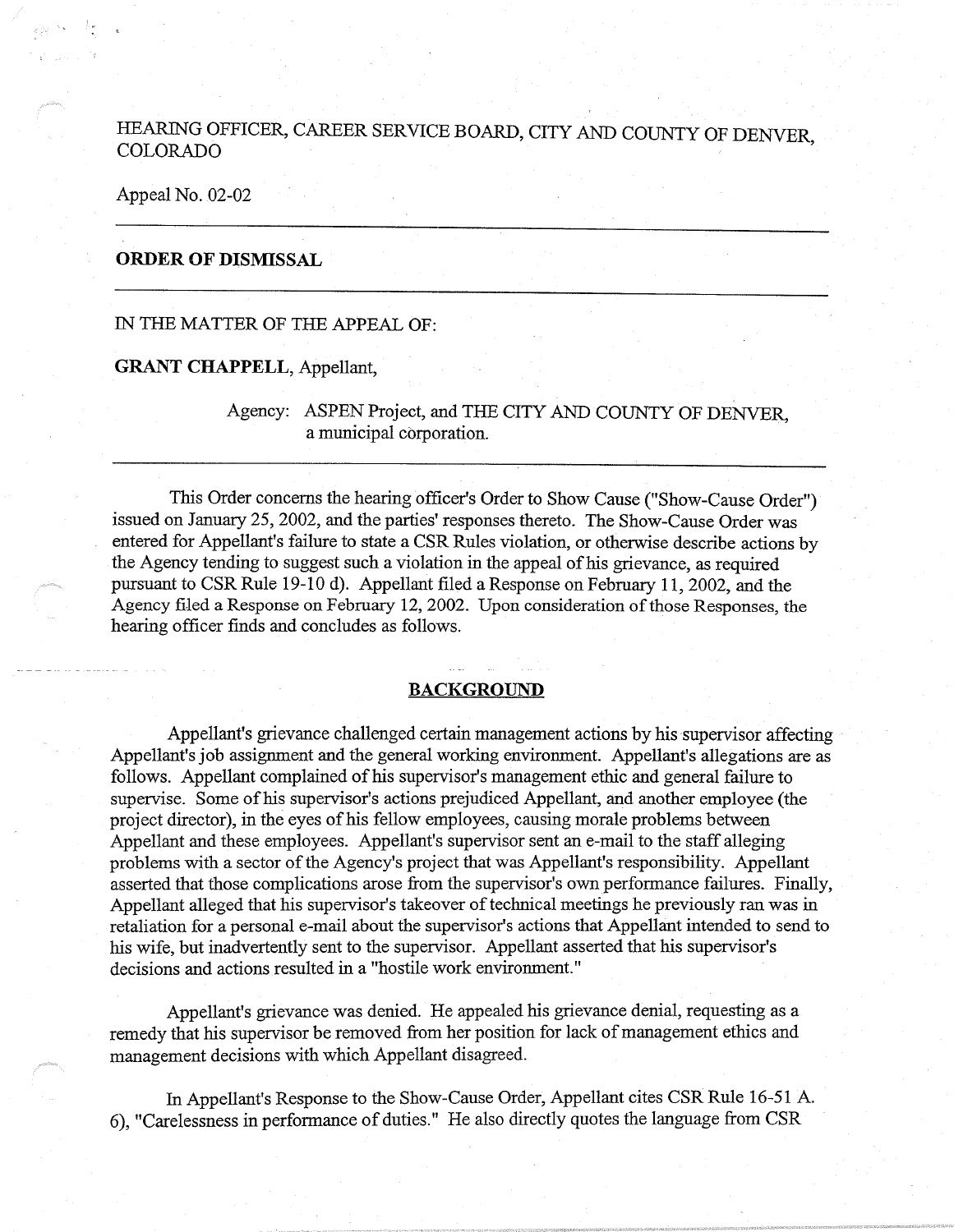Rule 16-51 A. 4), "Failure to maintain satisfactory working relationships with co-workers, other City and County employees or the public," although he does not include the citation for this Rule. In support of these alleged CSR Rule violations, Appellant reiterates the supervisor's alleged poor management actions and decisions which appear in the underlying grievance. He apparently asserts that his appeal is based on his supervisor's violation of these CSR Rules.

Appellant further alleges "harassment and discrimination" because of his gender, because other employees did not like an assignment he received from the project director, another male employee, in lieu of them. Appellant asserts that his supervisor "told everyone" about this assignment to Appellant, and now his fellow employees perceive Appellant as favored in the eyes of the director. Appellant offers no CSR Rule citation for this alleged violation. However, CSR Rule 15-100, Harassment and/or Discrimination, specifically defines and prohibits unlawful "harassment and discrimination" in the workplace.

The Agency responded, arguing that the following principles have already been established through prior case law. First, the hearing officer lacks jurisdiction over a grievance against the management style of a supervisor, unless a clear CSR Rule violation results and was articulated in the original grievance. *See,* CSR Rule 19-10 d); In the Matter of the Appeal of Darrel D. Delimont, Appeal No. 315-01 (Dismissal entered 9/26/01; Attachment E to Agency's Response). The Agency argued that Appellant's grievance raised no such CSR Rules violations. The Agency posited that, therefore, any CSR rules violations described in Appellant's Response to the Show Cause Order have not been preserved because they were not articulated in Appellant's original grievance.

The Agency also argued that CSR Rule 16 defines the grounds upon which an employee may be disciplined, but does "not create an affirmative basis for an employee grievance." In the Matter of the Appeal of Byron West, Appeal No. 327-00 (Dismissal entered 12/26/01 by Robin R. Rossenfeld; Attachment F to Agency's Response). In that case, as in this one, the appellant sought the imposition of discipline upon his supervisor for alleged violations of CSR Rule 16.

The Agency further asserts that Appellant has failed to articulate any facts which tend to support a claim of harassment or discrimination, because he has not described any action by the Agency tending to show it has taken any actions against him because of his membership in one of the protected classes enumerated under CSR Rule 15-102.

Finally, the Agency asserts that Appellant has described no adverse employment action the Agency has taken against Appellant to establish a colorable claim of "retaliation."

#### ' **DISCUSSION AND CONCLUSIONS**

The hearing officer's jurisdiction is a creature of statute. She has only so much authority as permitted under the CSR Rules. For the following reasons, the hearing officer concurs with the Agency's assertion that Appellant has not articulated any actions against him over which the hearing officer has jurisdiction.

2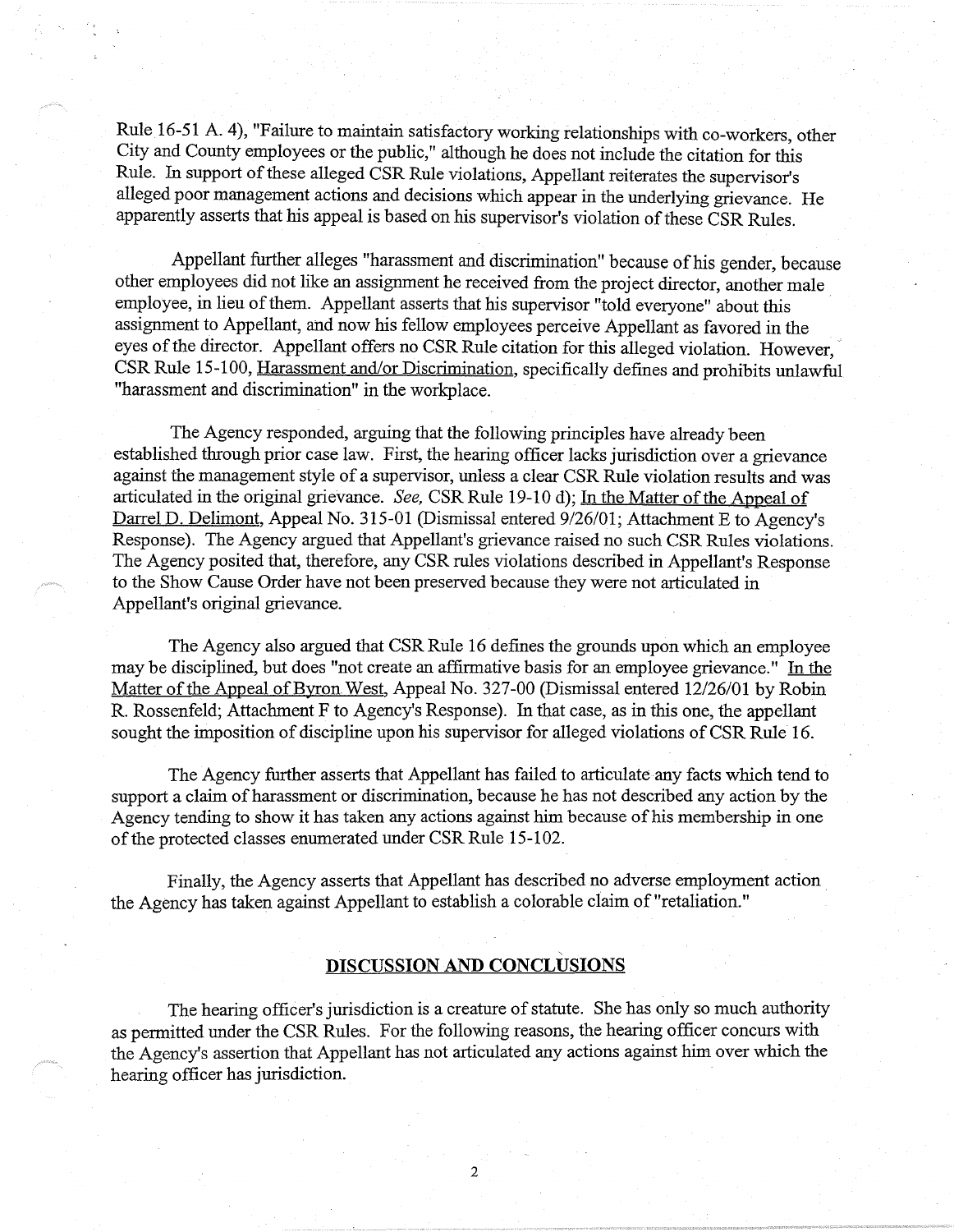The appeal of a grievance is generally permitted under CSR Rule 19-10 d). However, while an employee may grieve virtually any agency action, only certain agency actions are subject to appeal. Therefore, the appeal of a grievance is not in itself sufficient to establish jurisdiction over such appeal. First, CSR Rule 19-10 d) requires the appellant to state with specificity a CSR Rule violation as a *condition precedent* to jurisdiction over the appeal of a grievance. *See,* In the Matter of the Appeal of Patricia Beer and Jan L. Obert, Appeals Nos. 318- 01 and 319-01 (Dismissal entered 12/18/01; Attachment G to Agency's Response); In the Matter of the Appeal of Martha Douglas, Appeal No. 317-01 (Order entered 3/22/02).

Furthermore, even an alleged violation of a CSR Rule is not necessarily sufficient to create jurisdiction. The employee must allege a violation over which the hearing officer has jurisdiction to hear the case and grant relief. *See*, Beer, above; Delimont, above; In the Matter of the Appeal of Charlesetta Crutchfield, Appeal No. 13-01 (Dismissal entered 4/13/01).

Finally, the substance of the appeal must be essentially the same as the substance of the grievance. The purpose for the grievance process is to provide an agency the opportunity to respond to the issue(s) in the grievance process *before* they are appealed. An appellant's failure to timely raise any issues in the grievance process results in a failure to preserve those issues on appeal. *See,* Douglas, above; In the Matter of the Appeal of Michelle Felix, Appeal No. 106-99 (Dismissal entered 9/30/99 by Hearing Officer Michael L. Bieda).

## **1.** *Hearing officer's jurisdiction over alleged violations of CSR Rule 16.*

CSR Rule 16 provides an agency with the authority to impose discipline on an employee. *Only a city agency has such discretion.* The hearing officer's jurisdiction only arises when the disciplined employee challenges such disciplinary action. The hearing officer only has jurisdiction to affirm, reverse, or modify an agency's disciplinary action, *see,* CSR Rule 19-27, and then only insofar as such disciplinary action is against the appellant in a case.<sup>1</sup> The hearing officer has no jurisdictional authority to impose a disciplinary action demanded by one employee against another, such as the removal of Appellant's supervisor, which is the remedy he seeks. *See,* Crutchfield, above; West, above.

In addition, even if the hearing officer had jurisdiction over Appellant's requested remedy, she lacks jurisdiction over the management style and decisions of an Agency employee, unless and until 1) those decisions result in an alleged violation of Appellant's rights as they are set forth under the CSR Rules, and 2) the hearing officer is granted jurisdiction over the actions complained of in the CSR Rules. *See,* Delimont, above.

<sup>&</sup>lt;sup>1</sup>It is a well-established principle of law that the individual bringing suit must be the party aggrieved by the action complained of in order for "standing" to exist. Every action must be brought in the name of the real party in interest. C.R.C.P. 17(a). The "real party in interest" is the party who, by virtue of the substantive law, has the right to invoke the aid of the court to vindicate the legal interest in question. Ogunwo v. American National Insurance Co. 936 P.2d 606 (Colo. App. 1997). An employee who has not been the subject of a disciplinary action therefore does not have standing to appeal the disciplinary action on behalf of another.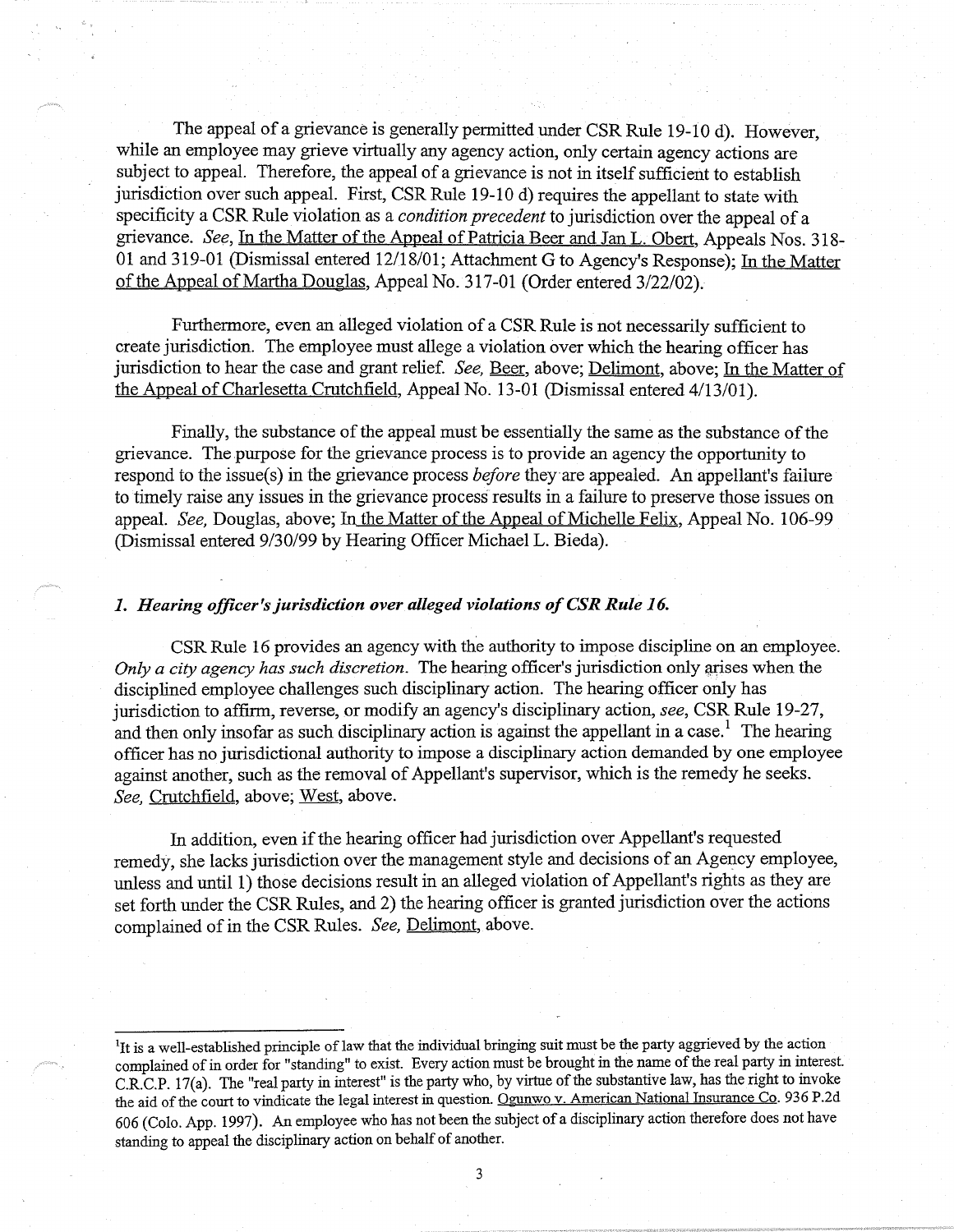# *2. Appellant failed to articulate a colorable claim of harassment and discrimination.*

Appellant did not specifically allege "harassment" or "discrimination" in his grievance. He did, however, briefly reference "hostile work environment" in his grievance. While "hostile work environment" does not specifically appear in the CSR Rules, this theory can be marshaled to demonstrate a violation of prohibitions against "harassment and discrimination" as protected under CSR Rule 15-102.

However, "harassment and discrimination" and "hostile work environment" are legal terms of art having specific definitions and requirements that are different than the typical dictionary definitions. CSR Rule 15-102 clearly sets forth that "harassment and discrimination" is prohibited when it is directed at an individual *"because of* race, national origin, sexual orientation, physical or mental disability, age, gender, marital status, military status, religion, political affiliation, or any other basis protected by federal, state, or local law or regulation." (Emphasis added.) Therefore, the hearing officer only has jurisdiction over such a claim only if it sufficiently alleges action against Appellant because of his membership in one of these protected groups.<sup>2</sup>

The category referenced by Appellant in his claim of harassment and discrimination in his Response to the Show-Cause Order is his gender. The basis for his claim is that others think of him as favored because of his assignments by another male. The hearing officer is familiar with no precedent in which an individual has successfully asserted a claim of discrimination because *others believe he is favored* as a result of his protected status.

The United States Supreme Court has set forth that harassment and discrimination cases may be advanced under two theories. First is harassment that involves actual economic impact on the employee *(e.g.,* the conditioning of economic benefits on sexual favors). Appellant has made no claim of such economic impact here.

In the absence of economic element, the employee can show conditions in the workplace which create a "hostile or offensive work environment." Meritor Sav. Bank, FSB v. Vinson, 477 U.S. 57, (1986). "Hostile work environment" is a legal theory used to refer to extreme, ongoing patterns of hostile discrimination against an individual in the workplace because of his or her status as a member of a protected class. Such cases are distinguished by graphic, overtly racist or sexist patterns of verbal or physical abuse. " ... (H)arassment is actionable under a hostile work environment theory when the harassing conduct is 'sufficiently severe or pervasive to alter the conditions [of the victim's] employment and create an abusive working environment." Pizza Hut v. Lockard, 162 F.3d 1062, 1071, quoting Meritor, above, at 67. Some factors to be weighed include "the frequency of the discriminatory conduct; its severity; whether it is physically threatening or humiliating, or a mere offensive utterance; and whether it unreasonably interferes with an employee's work performance." Id. at 23; Smith v. N.W. Fin. Acceptance Corp., 129 F.3d 1408, 1413 (conduct must be "sufficiently pervasive *or* sufficiently severe"). The harassing conduct must be "both objectively and subjectively abusive." Lockard, 162 F.3d at 1071.

4

<sup>2</sup>Furthermore, the burden of proving such an allegation is typically on the appellant in the first instance. *See,*  McDonnell Douglas Corp. v. Green, 411 U.S. 792 (1973).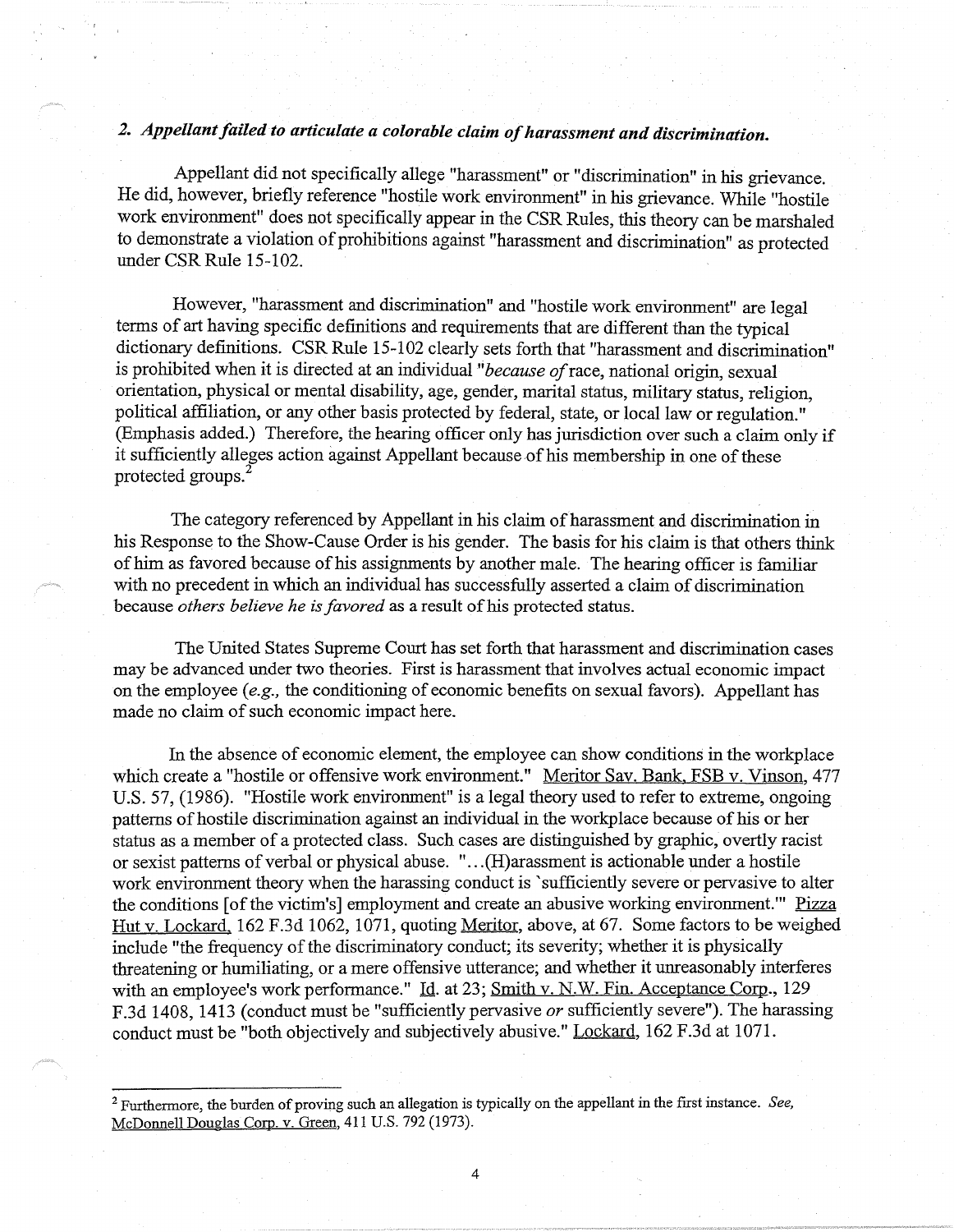The types of conflict Appellant has described do not rise to the level of "hostile work environment" constituting a theory of "harassment and discrimination" as set forth above. As matter of common sense, the hearing officer does not have the actual ability to make others stop engaging in the alleged "harassing" activities when they amount to nothing more than personality disputes and mere rudeness. Nor does she have the jurisdictional authority to impose a disciplinary action in the first instance. *See,* Crutchfield, above.

# *3. Ripeness of harassment and discrimination claim under CSR Rule 15-100.*

Further, even if Appellant had alleged a colorable claim of harassment and discrimination under CSR Rule 15-100, *et seq.,* such a claim cannot be initiated by filing a grievance. It must first be pursued by seeking the administrative remedies set forth in CSR Rule 15-100, *et seq.*  before the claim is ripe for the hearing officer's review.<sup>3</sup> CSR Rule 15-103 requires the employee to:

- A. make it clear that such behavior is offensive to them and request that such behavior be discontinued, *and*
- B. report such conduct to their supervisor... If the complaint involves an employee's supervisor... the employee may go to another supervisor, to his or her agency human resource representative or directly to the Career Service Authority Employee Relations Section.

(Emphasis added.) Under CSR Rule 15-104, the agency or the Career Service Authority is then mandated to

immediately undertake effective, thorough, and objective steps concerning the allegation of harassment or discrimination. If an investigation is deemed necessary, it will be completed and a determination regarding alleged harassment will be made and communicated to the employees as soon as practicable...

Further, CSR Rule 15-105 places the onus of taking remedial action upon a determination of harassment or discrimination on the agency:

 $3$  If Appellant were alternatively asserting a claim of discrimination under CSR Rule 19-10 c), his grievance had to sufficiently articulate the basis for this claim in order for it to be preserved on appeal before the Hearings Office. *See,* In the Matter of the Appeal of Terri Sapp-Jones, Appeal No. 97-99 (Dismissal entered 12/7/99 by Hearing Officer Michael L. Bieda). As Hearing Officer Bieda said in that case, to allow an appellant to "raise the spectre of discrimination for the first time on appeal. .. would undermine the clear intent of the rules to allow the agency the opportunity to fully address all issues raised at the grievance level before allowing and appeal:.." Appellant did not articulate such an allegation in his grievance. Instead, he described numerous personality conflicts between himself and others resulting from the supervisor's alleged poor management style and ethic, and allegations of favoritism toward Appellant himself after being assigned a certain project. These allegations therefore have not been preserved on appeal. *See,* Felix, above.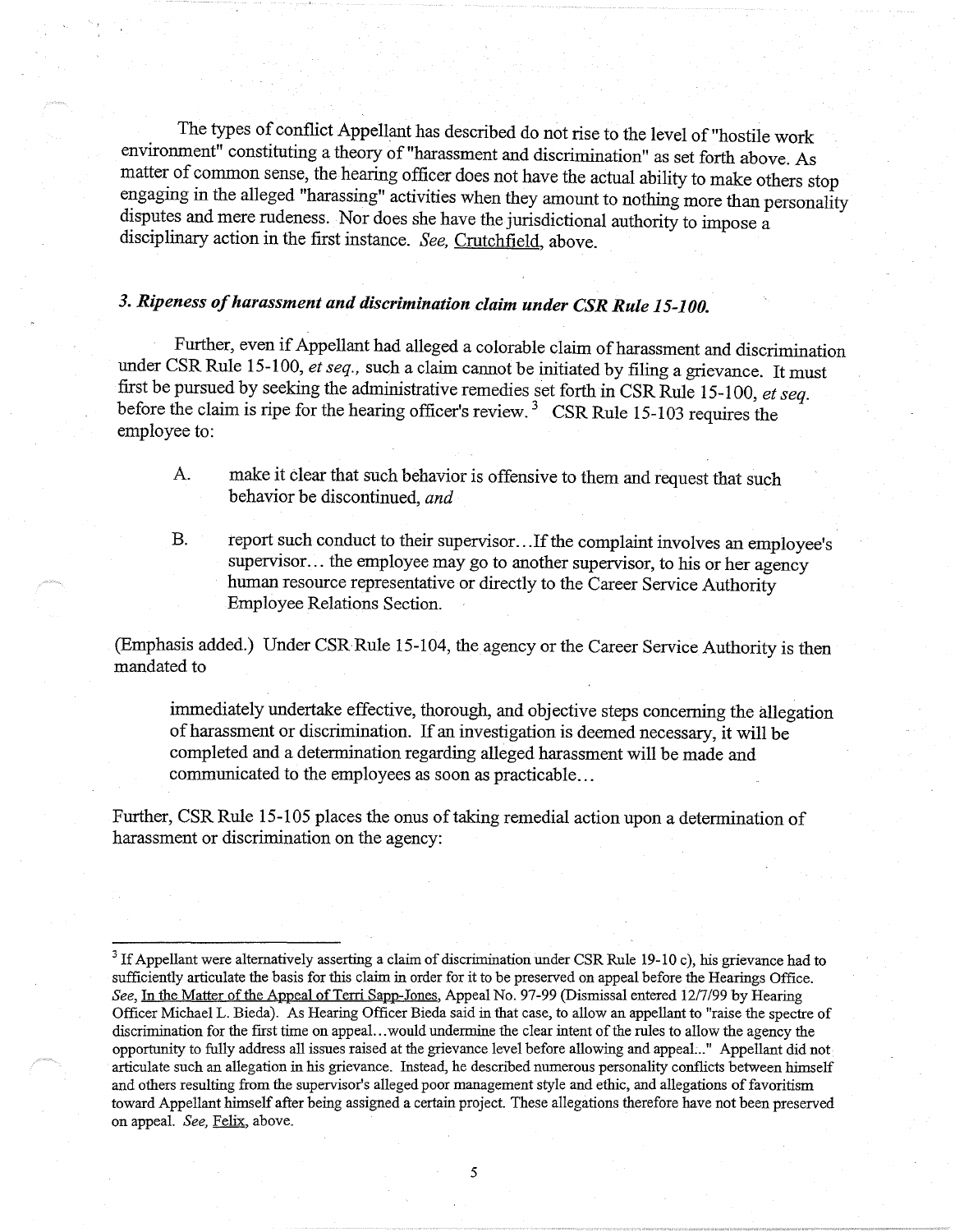If it is determined that unlawful harassment or discrimination has occurred, the *agency*  will take effective remedial action commensurate with the severity of the offense. Appropriate action will be taken to deter any future harassment.

(Emphasis added.) Finally, CSR Rule 19-10 f) makes clear that the Hearings Office does not have jurisdiction over such a case until the process described above is completed:

f) Harassment and Discrimination: The disposition *by a supervisor or other appropriate official of a complaint of harassment or discrimination* may be appealed if such disposition has not resulted in stopping the prohibited behavior.

(Emphasis added.) The remedies set forth here are clearly distinct from the grievance process set forth under CSR Rule 18. Only when these administrative actions have been taken does the hearing officer have jurisdiction to reverse, affirm or modify the actions taken by the agency.<sup>4</sup>

#### *4. Appeliant's allegations of retaliation.*

Appellant described his supervisor's takeover of a meeting schedule he initiated as the act of alleged "retaliation." "Retaliation," as it is prohibited under CSR Rule 15-106, specifically refers to actions taken against an individual because he has reported "harassment and discrimination." Appellant in this case has not demonstrated that he has ever made a report of "harassment and discrimination," let alone that the "retaliation" he describes could in any way be related to such a report. He has therefore failed to articulate a violation of this CSR Rule.

#### **ORDER**

As to Appellant's grievance appeal, Appellant has not made any claim over which the hearing officer has jurisdiction, and has failed to state any claim upon which relief can be granted.

WHEREFORE, in light of the above analysis and conclusions, Appellant's appeal of the grievance is hereby DISMISSED WITH PREITJDICE.

As to Appellant's separate claim of harassment and discrimination, Appellant has failed to exhaust his administrative remedies. That claim is DISMISSED WITHOUT PREJUDICE. If Appellant seeks an investigation of harassment and discrimination under CSR Rule 15-100, *et seq.,* then the Agency is ORDERED to notify Appellant of the disposition of the investigation

<sup>&</sup>lt;sup>4</sup> Conversely, allegations of discrimination have historically been brought before the Hearings Office on appeal under CSR Rule 19-10 c). Typically, cases of discrimination brought under this subsection allege discrimination as the motivation of some other action by the agency adversely affecting an individual's employment status, in violation of the CSR Rules governing that action. In those cases, the hearing officer otherwise has the jurisdictional power to grant reliefbased on the underlying action. *See, e.g.,* In the Matter of Robert Stone, Appeal No. 12-01  $\epsilon$  (entered  $4/12/01$ ) (Appellant regarded as disabled during failure to transfer and termination in alleged violation of CSR Rules); In the Matter of the Appeal of Anthony Gallegos, Appeal No. 99-98 (entered 10/12/99) (Agency failed to promote qualified Hispanic male Appellant in lieu of White male applicant).